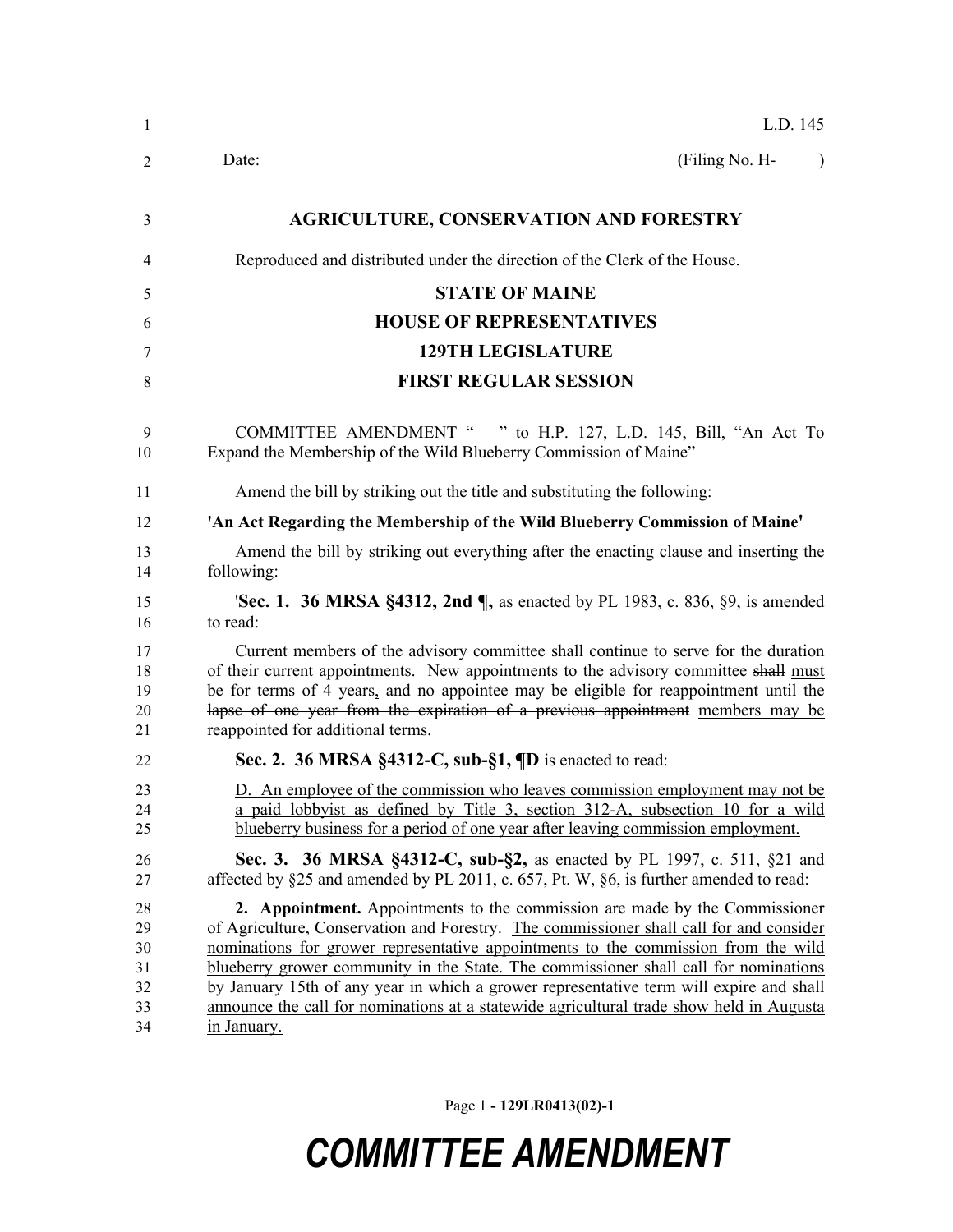**Sec. 4. 36 MRSA §4312-C, sub-§3,** as enacted by PL 1997, c. 511, §21 and affected by §25 and amended by PL 2011, c. 657, Pt. W, §6, is repealed and the following enacted in its place:

 **3. Membership.** The commission consists of 10 members who are active in and representative of the wild blueberry industry, appointed by the Commissioner of Agriculture, Conservation and Forestry.

 A. Five members must be grower representatives. For the purposes of this section, "grower representative" means a person, firm, partnership, association or corporation engaged in the growing of wild blueberries in the State, including but not limited to those who engage in organic growing, other integrated crop management growing, fresh pack sales, wild blueberry business cooperative activities and wild blueberry value-added production and those representing a federally recognized Indian nation, tribe or band in the State. "Grower representative" does not include a processor representative. Grower representative members must be selected to represent grower representatives who pay both the processor and grower portions of the wild blueberry 16 tax under this chapter and grower representatives who pay only the grower portion of 17 the wild blueberry tax under this chapter.

- B. Five members must be processor representatives. For purposes of this section, "processor representative" means a person, firm, partnership, association or corporation that processes 1,000,000 pounds or more of wild blueberries grown in the State in a calendar year.
- **Sec. 5. 36 MRSA §4312-C, sub-§4,** as repealed and replaced by PL 2011, c. 579, §2 and amended by c. 657, Pt. W, §6, is further amended to read:

 **4. Term.** Members are appointed to staggered 4-year terms so that the terms of at least 2 but not more than 3 members expire on August 31st of every year. If the Commissioner of Agriculture, Conservation and Forestry fails to make an appointment prior to the expiration of a member's term, that member continues to serve until the commissioner makes an appointment for the remainder of that term. If a vacancy occurs prior to the expiration of a specified term, the Commissioner of Agriculture, Conservation and Forestry shall appoint an individual to serve only the remainder of that term.

 **Sec. 6. Wild Blueberry Commission of Maine membership; staggered terms.** Notwithstanding the Maine Revised Statutes, Title 36, section 4312-C, subsection 4, of the additional grower representatives appointed to the Wild Blueberry Commission of Maine pursuant to this Act, one serves an initial term of 4 years and one serves an initial term of 2 years.'

 Amend the bill by relettering or renumbering any nonconsecutive Part letter or section number to read consecutively.

#### **SUMMARY**

 This amendment strikes and replaces the bill. The amendment expands the membership of the Wild Blueberry Commission of Maine by adding 2 members who are grower representatives and requires the Commissioner of Agriculture, Conservation and Forestry to formally call for nominations for grower representative members. The

Page 2 **- 129LR0413(02)-1**

## *COMMITTEE AMENDMENT*